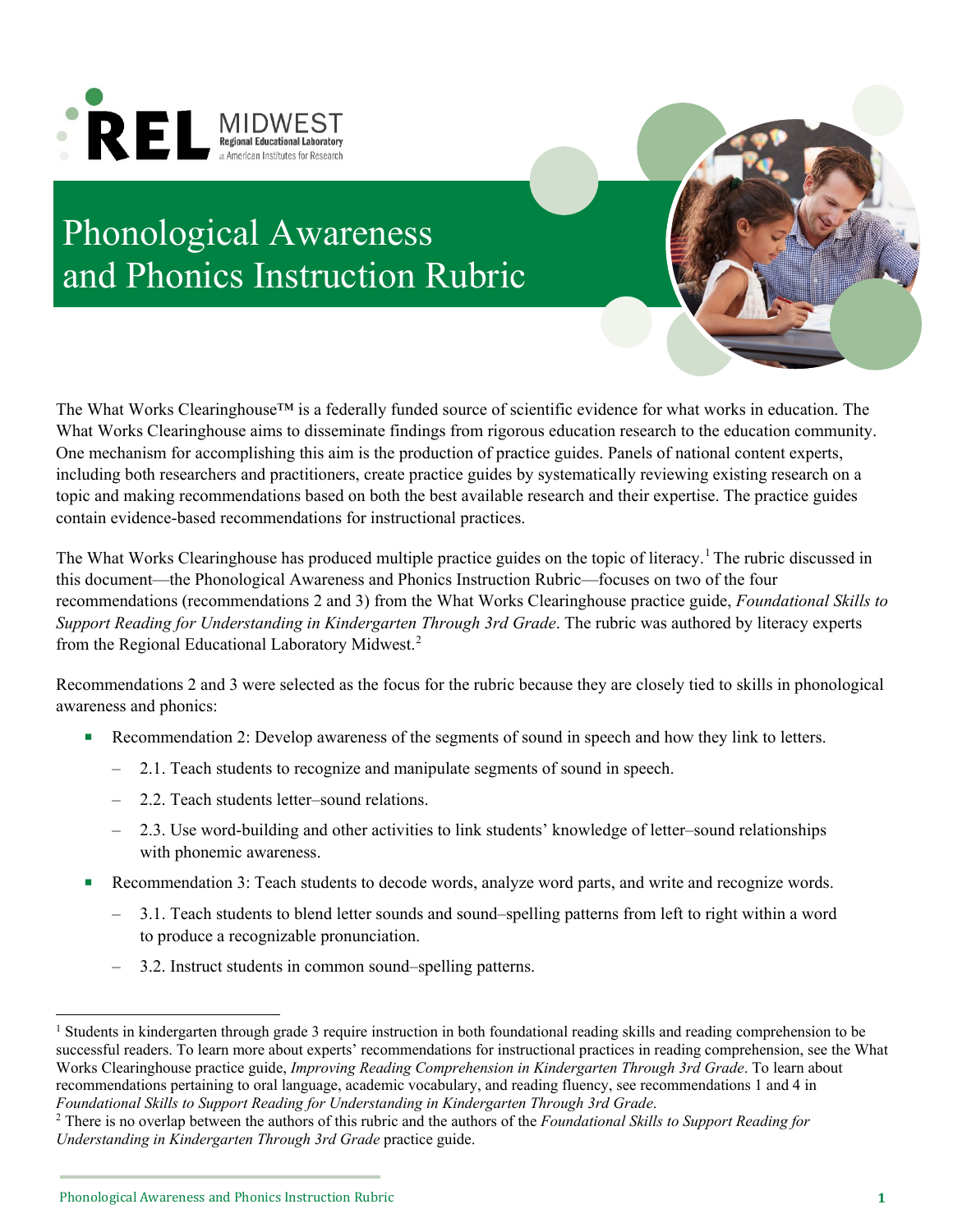- 3.3. Teach students to recognize common word parts.
- 3.4. Have students read decodable words in isolation and in text.
- 3.5. Teach regular and irregular high-frequency words so that students can recognize them efficiently.
- 3.6. Introduce non-decodable words that are essential to the meaning of the text as whole words.

The rubric contains items associated with each part of recommendation 2 (2.1., 2.2., and 2.3.) and recommendation 3 (3.1., 3.2., 3.3., 3.4., 3.5., and 3.6.). School leaders—including principals, assistant principals, and literacy coaches— can use this rubric to measure whether teacher instruction is aligned with these What Works Clearinghouse recommendations and the instructional practices discussed in the practice guide. This document provides information about the purpose and audience for the rubric, the content of the rubric, and instructions for rubric use and scoring.

## **Why this rubric?**

Recommendations 2 and 3 from the What Works Clearinghouse practice guide *Foundational Skills to Support Reading for Understanding in Kindergarten Through 3rd Grade* are backed by strong evidence. Strong evidence, according to What Works Clearinghouse guidelines, is present when "positive findings are demonstrated in multiple well-designed, well-executed studies, leaving little or no doubt that the positive effects are caused by the recommended practice."<sup>[3](#page-1-0)</sup> To generate these two recommendations, the panel reviewed studies about interventions conducted in English in kindergarten through grade 3 classrooms where 50 percent or more of the students were in general education and native English speakers.

Based on the rigor of the evidence, experts reached consensus that these recommendations should be implemented as part of high-quality instruction in primary grades. Panel members recommend implementation of instructional practices related to recommendation 2 (*Develop awareness of the segments of sound in speech and how they link to letters*) starting in kindergarten with continued implementation during grade 1 and implementation of instructional practices related to recommendation 3 (*Teach students to decode words, analyze word parts, and write and recognize words*) starting in midkindergarten through the end of grade 3. However, teachers should address all recommendations that are developmentally appropriate for the students in their classrooms based on assessment of their students' current skill levels.

The purpose of the rubric is to provide a tool for school leaders to support the implementation of these recommendations in their schools. School leaders can support implementation by setting clear expectations and providing instructional coaching on phonological awareness and phonics. The rubric—and the recommended process for its use detailed in this document—will enable school leaders to communicate with teachers about the need to incorporate recommended instructional practices into primary classrooms and then to measure how teachers implement instructional practices in phonological awareness and phonics. After observation, school leaders can meet with teachers to discuss the ratings on the rubric and set goals for improvement. The rubric is designed to scaffold collaboration between school leaders and teachers and is not designed for use in formal teacher performance evaluations or as an accountability metric.

# **What does this rubric measure?**

This section describes what the rubric is designed to measure. The rubric is divided into two sections: one related to recommendation 2 (*Develop awareness of the segments of sound in speech and how they link to letters*) and one related to recommendation 3 (*Teach students to decode words, analyze word parts, and write and recognize words*). The school leader may choose to use one or both sections of the rubric with the teacher depending on what practices the leader will observe. Within each section, the rubric includes measures of the extent to which instruction is systematic, explicit, and data-driven.

<span id="page-1-0"></span><sup>3</sup> Definitions of evidence levels can be found on page 49 of the practice guide, *Foundational Skills to Support Reading for Understanding in Kindergarten Through 3rd Grade.* Details about the studies supporting these recommendations are available in appendix D of the same practice guide.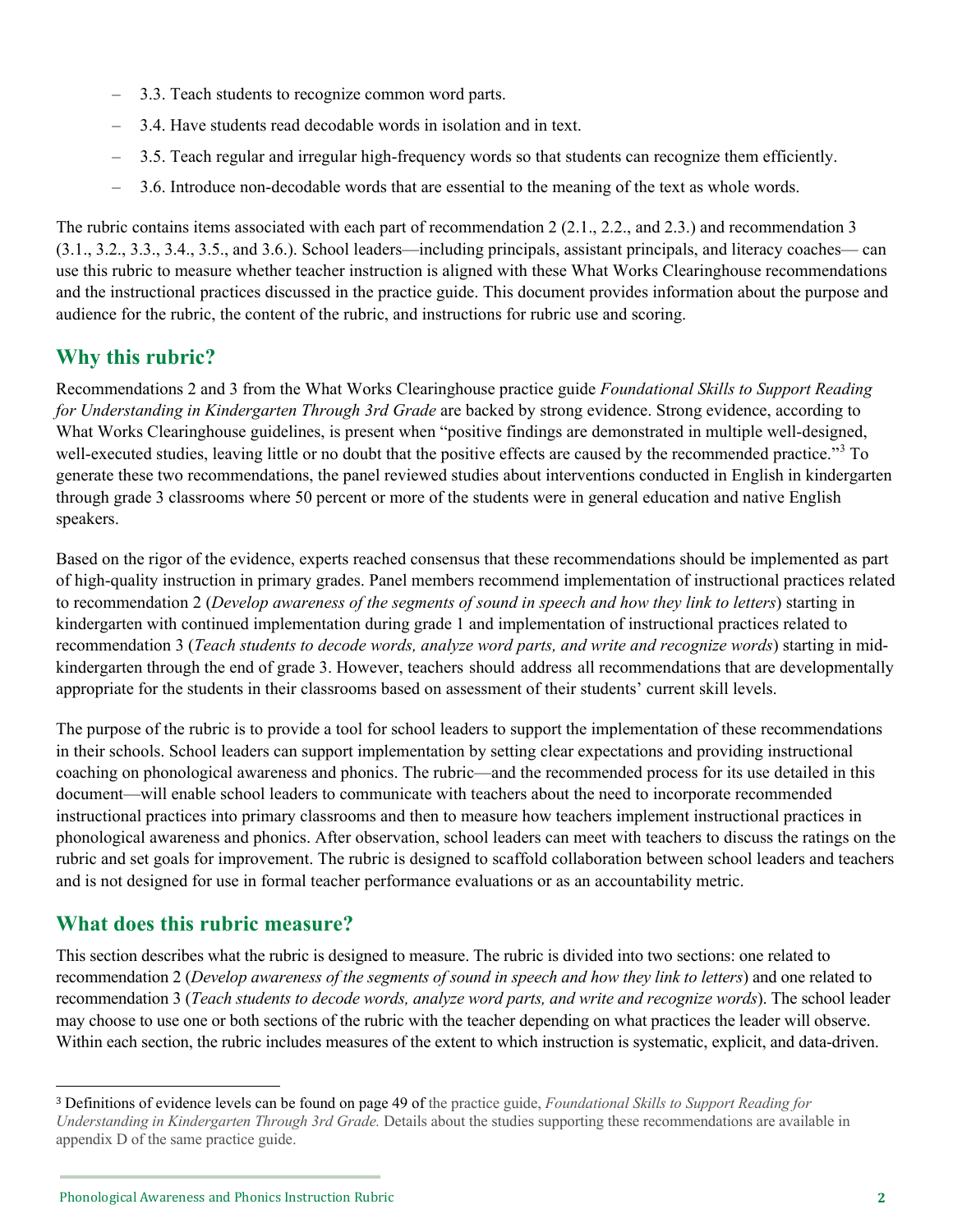Experts agree that high-quality instruction should be systematic, explicit, and data-driven (Gersten et al., 2008; National Institute of Child Health and Human Development, 2000). Systematic and explicit instruction in phonological awareness and phonics is essential for most students to become successful readers. Students who receive systematic and explicit instruction in phonics in kindergarten and grade 1 progress more in reading than those who do not (Ehri et al., 2001; Foorman et al., 1998). Data-driven instruction allows teachers to be more efficient in serving students because it enables teachers to differentiate instruction to meet students' reading needs (Gersten et al., 2008). Definitions of these key concepts are as follows:

- **Systematic instruction** involves teaching a carefully ordered set of letter–sound correspondences sequentially. The set includes teaching individual letters and corresponding sounds, consonant patterns, vowel patterns, and syllable-construction patterns. The *Foundational Skills to Support Reading for Understanding in Kindergarten Through 3rd Grade* practice guide includes suggestions on how to order instruction on individual letters and sounds (see pages 18 and 19 of the practice guide) and consonant, vowel, and syllable-construction patterns for systematic phonics instruction (see example 3.3. in the practice guide).
- **Explicit instruction** is just as important for students' success in reading and is especially beneficial for students at risk for reading difficulties (Foorman & Torgesen, 2001). In explicit instruction, teachers offer explicit modeling of skills and then guide student practice by offering specific and timely corrective feedback.
- **Data-driven instruction** also is a key element of any effective reading instruction. School leaders and reading teachers can learn more about data-driven instruction by reading the What Works Clearinghouse practice guide, *Assisting Students Struggling with Reading: Response to Intervention and Multi-Tier Intervention in the Primary Grades* (Gersten et al., 2008). Effective teachers screen all students for potential reading problems at the beginning and middle of the school year, and then provide differentiated instruction that is responsive to student needs. In addition, effective teachers regularly monitor the progress of students receiving interventions to determine if students are making adequate progress or if a change in the intensity or focus of the instruction or intervention is needed.

### **Instructions for rubric use**

This section provides instructions for how to use the rubric, including activities to conduct before, during, and after classroom observations. The rubric is designed as a tool to help school leaders and teachers to work collaboratively towards improving instruction in phonological awareness and phonics. Before and after classroom observations, the school leader will meet with the classroom teacher to discuss expectations.

#### **Before the observation**

- **Review the Pre-Observation Checklist of Recommended Instructional Strategies (see appendix A).**
- **Become familiar with the rubric** (see appendix B) and the recommendations outlined in the What Works Clearinghouse practice guide.
- **Share the rubric and the Pre-Observation Checklist of Recommended Instructional Strategies** with teachers in advance so that they are familiar with both resources and can ask any questions they have ahead of time.
- **Discuss goals for the observation with the teacher**. During meetings with teachers prior to classroom observations, the school leader will determine which parts of the recommendation the teacher plans to cover in the observed lesson and how. The school leader will place a check next to these activities in the *Pre-Observation Checklist of Recommended Instructional Strategies*. If the teacher employs instructional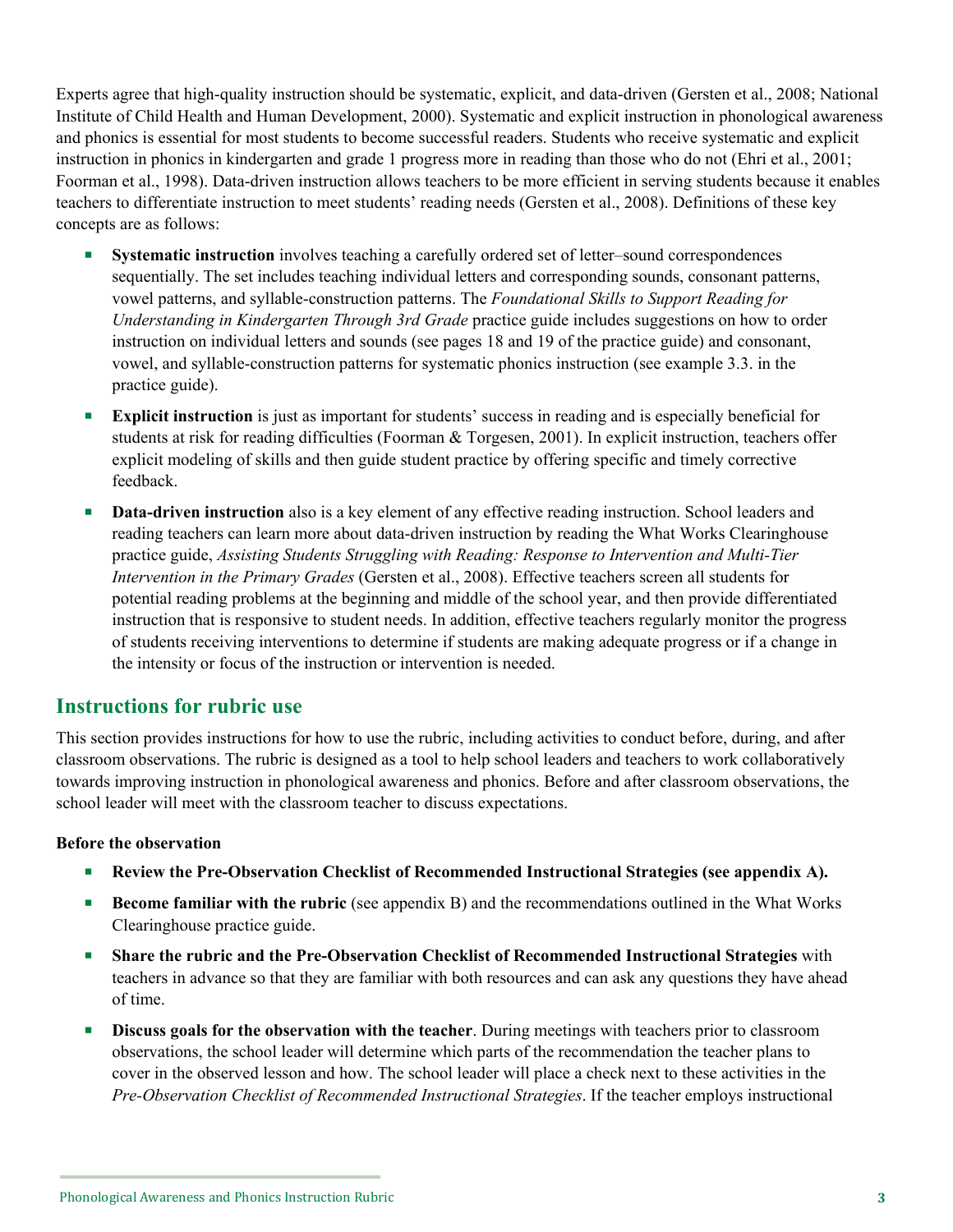strategies associated with only one part of one recommendation (for example, 2.1., 2.2., or 2.3.), then the rating should be based only on items pertaining to that part.

- **Request a copy of the lesson plan** that the teacher will follow to understand which aspects of the recommendations the teacher will cover during the observation.
- **Select a date and time for the observation** and determine which instructional activities will occur during this classroom period.
- **Schedule time to meet with the teacher** after the observation to ask any follow-up questions.
- **Gather materials** needed for the observation, such as the rubric, a clipboard, extra paper, and pens.

#### **During the observation**

- **Use the** *Pre-Observation Checklist of Recommended Instructional Strategies* **(see appendix A)**  completed in advance of the observation to monitor implementation of instructional activities. Note and describe any additional activities that may not be included in the checklist.
- **Focus on observing and taking notes.** The notes will serve as evidence to inform the rubric scoring process after the observation is completed. Notes may include details about the instructional practices that teachers are using and how students respond to this instruction.

#### **After the observation**

- **Review the gathered evidence** and generate follow-up questions for the teacher.
- **Meet with the teacher to ask follow-up questions**. School leaders may need to ask follow-up questions to assign ratings for all items. Follow-up questions could elicit additional information that is hard to collect during observations alone. For example, school leaders may ask the following questions:
	- How did you provide feedback to students during guided practice?
	- How did you know if students understood the targeted skill?
	- Can you tell me some of the ways, in general, that you help students who struggle to develop awareness of the segments of sound in speech and how they link to letters?

School leaders can use teacher responses to these questions to inform their ratings. If relevant, the teacher might choose to bring artifacts of student work or artifacts from lesson planning.

- **Consider all evidence and assign a score for each row** on the rubric using the following 5-point implementation scale:
	- $-5$  = The criterion was completely met.
	- $-$  4 = The criterion was substantially met.
	- $-$  3 = The criterion was adequately met.
	- $2 =$ The criterion was partially met.
	- $1$  = The criterion was not met.
- **Complete the scoring for the rubric**. If the teacher only used instructional activities pertaining to one of the recommendations, sum the scores for the 10 rows pertaining to that recommendation and divide by 10. If the teacher used instructional activities pertaining to both recommendations, sum the scores for all 20 rows and divide by 20.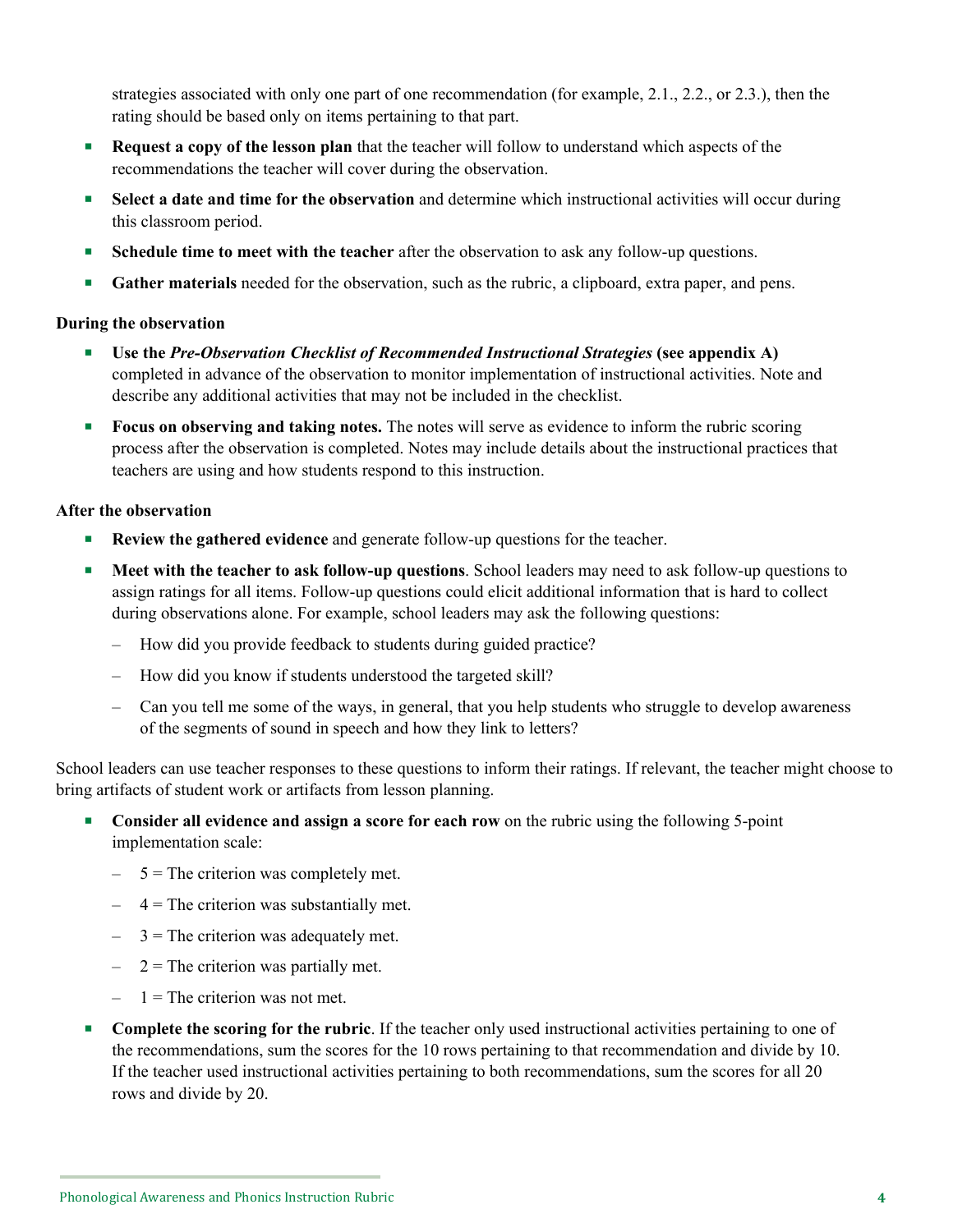- **Discuss the rating with the teacher**. Talk to the teacher about the observations and decision points that determine ratings. Consider asking the teacher to rate himself or herself using the rubric to ensure the teacher is understanding the goals of using this rubric. Use the discussion to revise the rating on the rubric if needed.
- **Set goals for improvement in practice**. School leaders can set goals through a collaborative conversation with teachers. To start this conversation, school leaders may ask the following types of questions:
	- What are some ways that you could improve your instructional practice in phonological awareness and phonics?
	- How can I support you in improving your instructional practice in phonological awareness and phonics? How can others in our school or district support you in reaching these goals?
- **Use the rubric again to measure whether goals have been met**. To foster professional growth over time, school leaders may decide to collect multiple measures across activities that are intended to address the same recommendation. In this scenario, school leaders may decide to complete the rubric independently or collaboratively the first time, share feedback with the teacher, and complete a second observation to assess whether the feedback has informed changes to the teacher's instructional practice.

## **References**

- Ehri, L. C., Nunes, S. R., Stahl, S. A., & Willows, D. M. (2001). Systematic phonics instruction helps students learn to read: Evidence from the National Reading Panel's meta-analysis. *Review of Educational Research*, *71*(3), 393– 447. <https://eric.ed.gov/?id=EJ648242>
- Foorman, B. R., Francis, D. J., Fletcher, J. M., Schatschneider, C., & Mehta, P. (1998). The role of instruction in learning to read: Preventing reading failure in at-risk children. *Journal of Educational Psychology*, *90*(1), 37. <https://eric.ed.gov/?id=EJ571169>
- Foorman, B. R., & Torgesen, J. (2001). Critical elements of classroom and small-group instruction promote reading success in all children. *Learning Disabilities Research & Practice*, *16*(4), 203–212. <https://eric.ed.gov/?id=EJ637166>
- Gersten, R., Compton, D., Connor, C. M., Dimino, J., Santoro, L., Linan-Thompson, S., & Tilly, W. D. (2008). *Assisting students struggling with reading: Response to Intervention and multi-tier intervention for reading in the primary grades. A practice guide.* (NCEE 2009-4045). U.S. Department of Education, Institute of Education Sciences, National Center for Education Evaluation and Regional Assistance.<https://ies.ed.gov/ncee/wwc/PracticeGuide/3>
- National Institute of Child Health and Human Development. (2000). *Report of the National Reading Panel. Teaching children to read: Reports of the subgroups* (NIH Publication No. 00-4754*).* U.S. Department of Health and Human Services.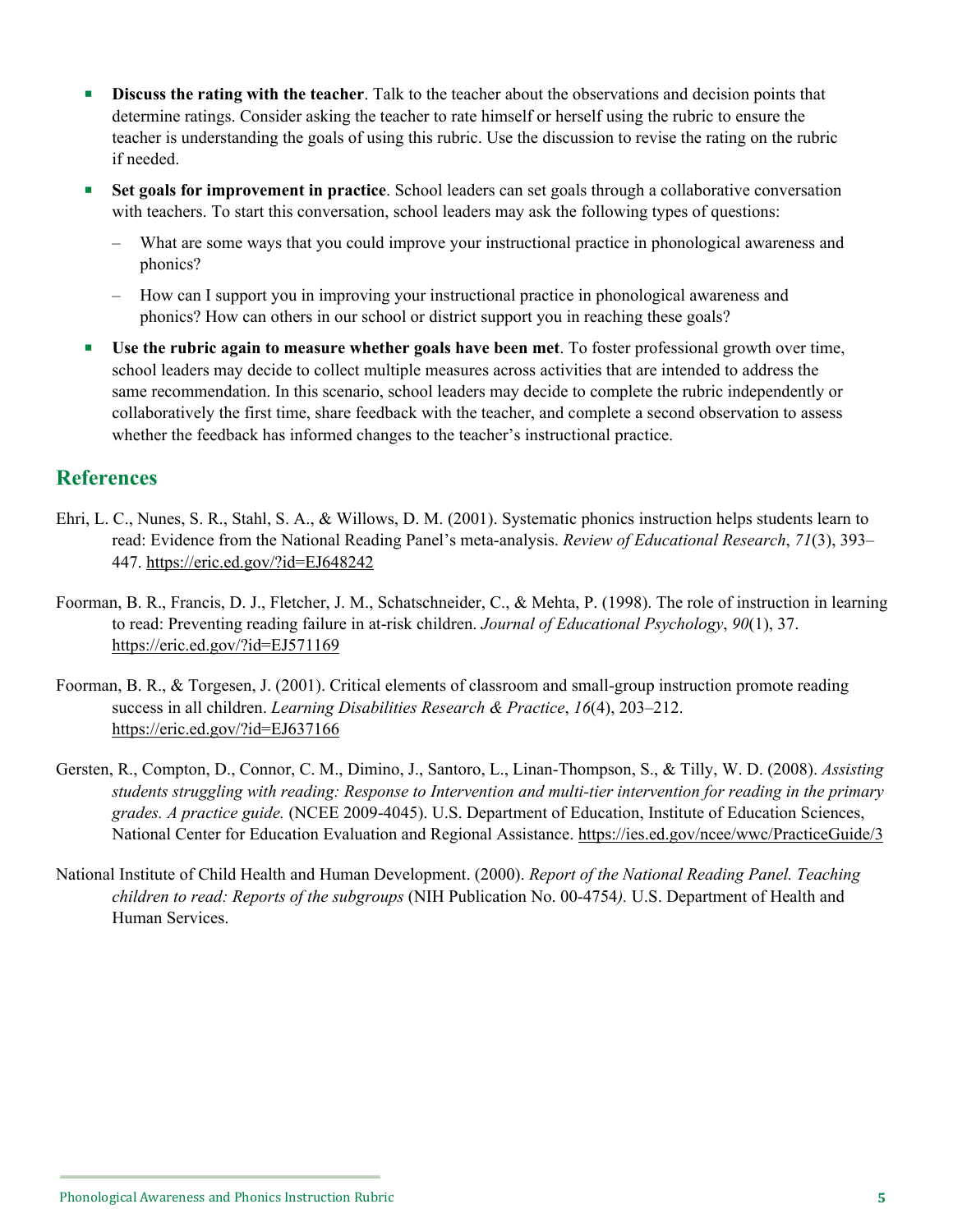# **Appendix A. Pre-observation checklist of recommended instructional strategies**

| Directions for school leaders using this pre-observation checklist: Meet with the teacher in advance of the<br>observation to share the rubric and set expectations for what you will observe. Place a check mark next to the<br>instructional activities you will have the opportunity to observe. |                                                                                                                                                                                                                                                                                                                                                              |  |  |  |  |
|-----------------------------------------------------------------------------------------------------------------------------------------------------------------------------------------------------------------------------------------------------------------------------------------------------|--------------------------------------------------------------------------------------------------------------------------------------------------------------------------------------------------------------------------------------------------------------------------------------------------------------------------------------------------------------|--|--|--|--|
| Recommendation 2. Develop awareness of the segments of sound in speech and how they link to letters.                                                                                                                                                                                                |                                                                                                                                                                                                                                                                                                                                                              |  |  |  |  |
| 2.1 Teach students to recognize and manipulate segments of sound in speech.                                                                                                                                                                                                                         |                                                                                                                                                                                                                                                                                                                                                              |  |  |  |  |
| $\Box$                                                                                                                                                                                                                                                                                              | Teach students how sentences can be broken into words and that some words can be broken into smaller<br>words orally.                                                                                                                                                                                                                                        |  |  |  |  |
|                                                                                                                                                                                                                                                                                                     | • Have students practice identifying unique words in sentences or compound words (see example 2.1. in the<br>practice guide for an example exercise).                                                                                                                                                                                                        |  |  |  |  |
| ❏                                                                                                                                                                                                                                                                                                   | Teach students how words can be broken into syllables.                                                                                                                                                                                                                                                                                                       |  |  |  |  |
|                                                                                                                                                                                                                                                                                                     | • Have students practice identifying and manipulating syllables within familiar words by placing their hands<br>on their chin and paying attention to the number of times their chin moves down as they say words slowly.                                                                                                                                    |  |  |  |  |
|                                                                                                                                                                                                                                                                                                     | • Have students hold up a finger for each syllable as they say a word.                                                                                                                                                                                                                                                                                       |  |  |  |  |
|                                                                                                                                                                                                                                                                                                     | • Have students blend syllables articulated by the teacher into a word.                                                                                                                                                                                                                                                                                      |  |  |  |  |
| ❏                                                                                                                                                                                                                                                                                                   | Teach students how to recognize smaller units within a syllable called <b>onsets</b> (initial consonant, consonant<br>blend, or diagraph in a syllable) and rimes (vowel and the remaining phonemes in that syllable).                                                                                                                                       |  |  |  |  |
|                                                                                                                                                                                                                                                                                                     | • Have students segment familiar one-syllable words into their onsets and rimes and manipulate the onsets<br>and rimes to make new words (see example 2.2. in the practice guide for example exercises).                                                                                                                                                     |  |  |  |  |
| ப                                                                                                                                                                                                                                                                                                   | Teach students how to isolate and segment words into their smallest units of sound (individual<br>phonemes). At first, have students practice isolating and manipulating individual phonemes using two- or<br>three-phoneme words (for example, dig, sun, at). Then, have students practice with more advanced words<br>(for example, splash, brick, party). |  |  |  |  |
|                                                                                                                                                                                                                                                                                                     | • Students can practice this skill using Elkonin sound boxes (see example 2.3 in the practice guide for an<br>example exercise). Students can use colored discs or letter tiles to mark the unique sounds they hear in<br>words using the Elkonin sound boxes.                                                                                               |  |  |  |  |
|                                                                                                                                                                                                                                                                                                     | • Students also can sort pictures based on the beginning, middle, or ending sounds of words that the picture<br>represents.                                                                                                                                                                                                                                  |  |  |  |  |
|                                                                                                                                                                                                                                                                                                     | 2.2. Teach students letter-sound relations.                                                                                                                                                                                                                                                                                                                  |  |  |  |  |
| $\Box$                                                                                                                                                                                                                                                                                              | Teach students consonants and short vowel sounds represented by single letters first. Teach students the letters<br>and their corresponding sounds. For example, the first group of phonemes could be /s/, /m/, /d/, /p/, /a/.                                                                                                                               |  |  |  |  |
|                                                                                                                                                                                                                                                                                                     | • For each phoneme, begin by naming the letter and then introduce the letters in uppercase and lowercase.                                                                                                                                                                                                                                                    |  |  |  |  |
|                                                                                                                                                                                                                                                                                                     | $\bullet$ Show a memorable picture of a familiar word containing the phoneme (for example, $pig$ ). For each picture,<br>incorporate the corresponding sound of the letter so that students remember the character and sound when<br>they see the letter in print (see example 2.4. in the practice guide).                                                  |  |  |  |  |
|                                                                                                                                                                                                                                                                                                     | Say the sound that the phoneme makes and have students repeat it.<br>$\bullet$                                                                                                                                                                                                                                                                               |  |  |  |  |
|                                                                                                                                                                                                                                                                                                     | • Review the phoneme and have students practice writing the phoneme in meaningful contexts, such as their<br>names or familiar words.                                                                                                                                                                                                                        |  |  |  |  |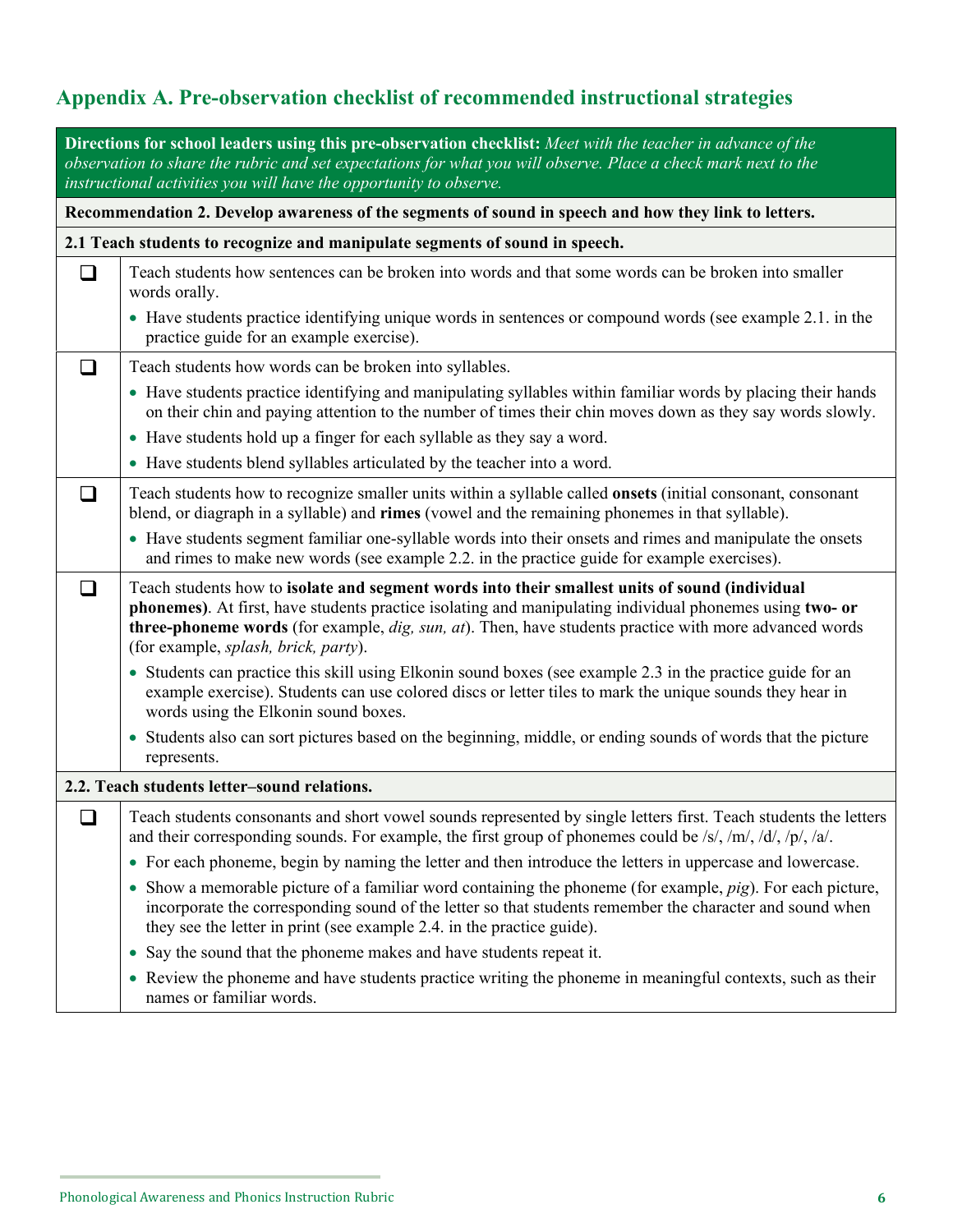| Directions for school leaders using this pre-observation checklist: Meet with the teacher in advance of the<br>observation to share the rubric and set expectations for what you will observe. Place a check mark next to the<br>instructional activities you will have the opportunity to observe. |                                                                                                                                                                                                                                                                                                                        |  |  |  |  |
|-----------------------------------------------------------------------------------------------------------------------------------------------------------------------------------------------------------------------------------------------------------------------------------------------------|------------------------------------------------------------------------------------------------------------------------------------------------------------------------------------------------------------------------------------------------------------------------------------------------------------------------|--|--|--|--|
|                                                                                                                                                                                                                                                                                                     | Teach consonant blends (for example, $fl$ , sm, st) and common two-letter consonant diagraphs (for example, sh,<br>$th$ , $ch$ ). Each sound in the consonant blend can be taught, and then the teacher can model how to blend the<br>sounds together. The diagraph makes a single sound and must be taught as a unit. |  |  |  |  |
|                                                                                                                                                                                                                                                                                                     | • For each phoneme, begin by naming the letters and introduce the letters in uppercase and lowercase.                                                                                                                                                                                                                  |  |  |  |  |
|                                                                                                                                                                                                                                                                                                     | • Show a memorable picture of a familiar word containing the phoneme (for example, flag or chip). For each<br>picture, incorporate the corresponding sound of the letters so that students remember the character and<br>sound when they see the letter in print.                                                      |  |  |  |  |
|                                                                                                                                                                                                                                                                                                     | • Say the sound that the phoneme makes and have students repeat it.                                                                                                                                                                                                                                                    |  |  |  |  |
|                                                                                                                                                                                                                                                                                                     | • Review the phoneme and have students practice writing the phoneme in meaningful contexts, such as their<br>names or familiar words.                                                                                                                                                                                  |  |  |  |  |
|                                                                                                                                                                                                                                                                                                     | Teach long vowels with the silent e (for example, cane, lake).                                                                                                                                                                                                                                                         |  |  |  |  |
|                                                                                                                                                                                                                                                                                                     | • For each phoneme, begin by naming the letters and introduce the letters in uppercase and lowercase.                                                                                                                                                                                                                  |  |  |  |  |
|                                                                                                                                                                                                                                                                                                     | • Show a memorable picture of a familiar word containing the phoneme (for example, bike). For each picture,<br>incorporate the corresponding sound of the letters so that students remember the character and sound when<br>they see the letters in print.                                                             |  |  |  |  |
|                                                                                                                                                                                                                                                                                                     | • Say the sound that the phoneme makes and have students repeat it.                                                                                                                                                                                                                                                    |  |  |  |  |
|                                                                                                                                                                                                                                                                                                     | • Review the phoneme and have students practice writing the phoneme in meaningful contexts, such as their<br>names or familiar words.                                                                                                                                                                                  |  |  |  |  |
|                                                                                                                                                                                                                                                                                                     | Teach two-letter vowel teams (vowel diagraphs; for example, ea and ou).                                                                                                                                                                                                                                                |  |  |  |  |
|                                                                                                                                                                                                                                                                                                     | • For each phoneme, begin by naming the letter and introduce the letters in uppercase and lowercase.                                                                                                                                                                                                                   |  |  |  |  |
|                                                                                                                                                                                                                                                                                                     | • Show a memorable picture of a familiar word containing the phoneme (for example, team). For each<br>picture, incorporate the corresponding sound of the letters so that students remember the character and<br>sound when they see the letters in print.                                                             |  |  |  |  |
|                                                                                                                                                                                                                                                                                                     | Say the sound that the phoneme makes and have students repeat it.                                                                                                                                                                                                                                                      |  |  |  |  |
|                                                                                                                                                                                                                                                                                                     | • Review the phoneme and have students practice writing the phoneme in meaningful contexts, such as their<br>names or familiar words.                                                                                                                                                                                  |  |  |  |  |
|                                                                                                                                                                                                                                                                                                     | 2.3. Use word-building and other activities to link students' knowledge of letter-sound relationships with<br>phonemic awareness.                                                                                                                                                                                      |  |  |  |  |
| $\Box$                                                                                                                                                                                                                                                                                              | Teach students how CVC (consonant-vowel-consonant) words are composed and how each letter or phoneme<br>in a word contributes to its spelling and pronunciation.                                                                                                                                                       |  |  |  |  |
|                                                                                                                                                                                                                                                                                                     | • Provide students with a set of letter tiles or magnetic letters and have them add or remove letters to create<br>words or to change one word into a different word (see example 2.5. in the practice guide).                                                                                                         |  |  |  |  |
| ப                                                                                                                                                                                                                                                                                                   | Teach students about the composition of more advanced words using advanced phonemic patterns, such as<br>CVC words with a silent e or with two consonants for the initial or final sounds.                                                                                                                             |  |  |  |  |
|                                                                                                                                                                                                                                                                                                     | • Provide students with a set of letter tiles or magnetic letters and have them add or remove letters to create<br>words or to change one word into a different word (see example 2.5. in the practice guide).                                                                                                         |  |  |  |  |

 $\bar{z}$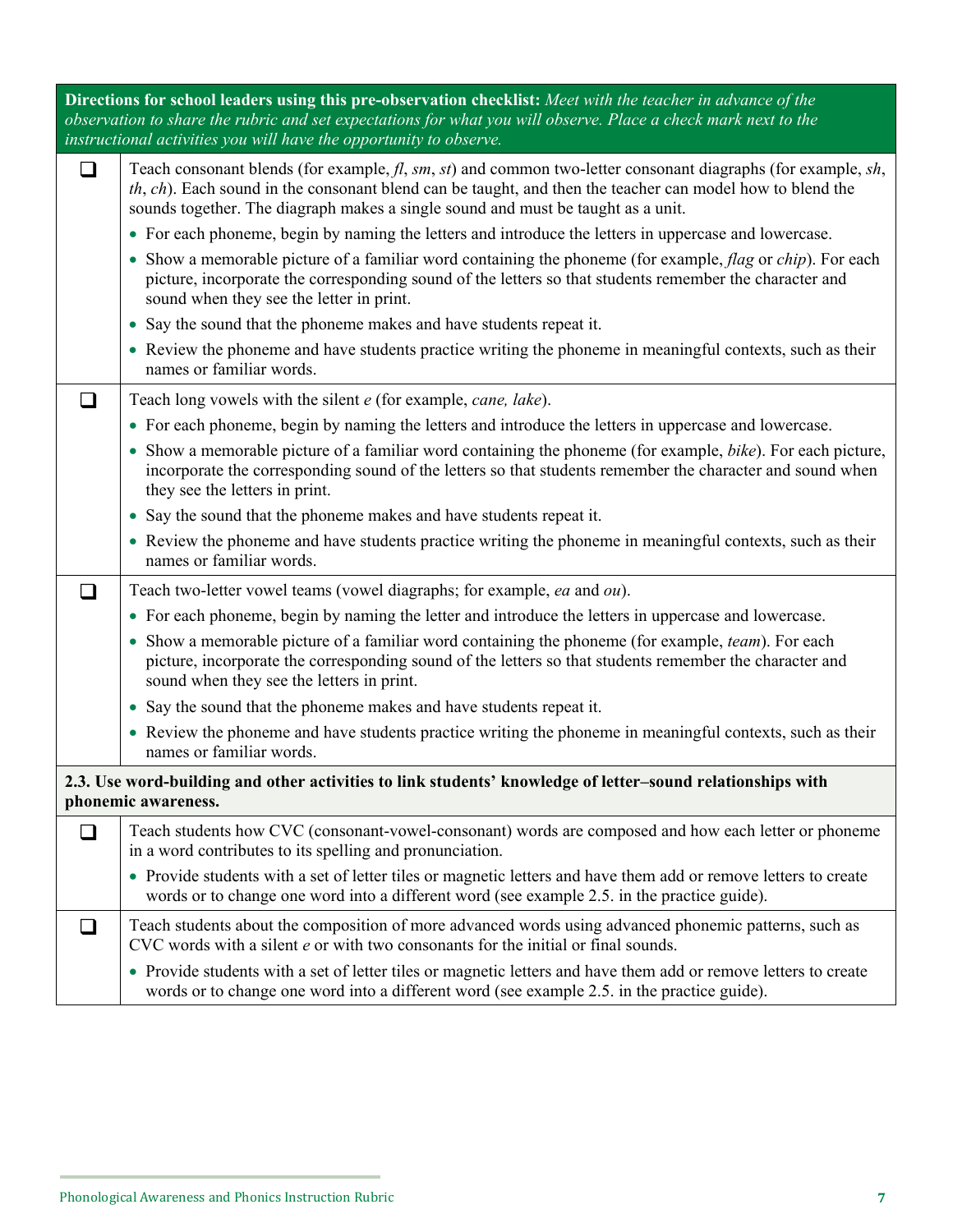| Directions for school leaders using this pre-observation checklist: Meet with the teacher in advance of the<br>observation to share the rubric and set expectations for what you will observe. Place a check mark next to the<br>instructional activities you will have the opportunity to observe. |                                                                                                                                                                                                                                                                                                                                                                                                               |  |  |  |  |  |  |  |
|-----------------------------------------------------------------------------------------------------------------------------------------------------------------------------------------------------------------------------------------------------------------------------------------------------|---------------------------------------------------------------------------------------------------------------------------------------------------------------------------------------------------------------------------------------------------------------------------------------------------------------------------------------------------------------------------------------------------------------|--|--|--|--|--|--|--|
| Recommendation 3. Teach students to decode words, analyze word parts, and write and recognize words.                                                                                                                                                                                                |                                                                                                                                                                                                                                                                                                                                                                                                               |  |  |  |  |  |  |  |
| 3.1. Teach students to blend letter sounds and sound–spelling patterns from left to right within a word to<br>produce recognizable pronunciation.                                                                                                                                                   |                                                                                                                                                                                                                                                                                                                                                                                                               |  |  |  |  |  |  |  |
| $\Box$                                                                                                                                                                                                                                                                                              | Teach students how to blend simple CVC words (see exercise 3.1. in the practice guide) by using chunking<br>(reading the sounds from left to right but adding each sound to the previous sound before going on to the next<br>sound in the word) or sounding out the word (saying each letter or letter combination one by one until the<br>end of the word and then saying them all together again quickly). |  |  |  |  |  |  |  |
|                                                                                                                                                                                                                                                                                                     | • Have students use a pocket chart or an Elkonin sound box with letter tiles to manipulate letters as they make<br>sounds (see examples 3.1. and 3.2. in the practice guide).                                                                                                                                                                                                                                 |  |  |  |  |  |  |  |
| ப                                                                                                                                                                                                                                                                                                   | Teach students to blend more advanced words (for example, words that have consonant blends) using<br>chunking or sounding out, as described above.                                                                                                                                                                                                                                                            |  |  |  |  |  |  |  |
|                                                                                                                                                                                                                                                                                                     | • Have students use a pocket chart or an Elkonin sound box with letter tiles to manipulate letters as they make<br>sounds (see examples 3.1. and 3.2. in the practice guide).                                                                                                                                                                                                                                 |  |  |  |  |  |  |  |
|                                                                                                                                                                                                                                                                                                     | 3.2. Instruct students in common sound-spelling patterns.                                                                                                                                                                                                                                                                                                                                                     |  |  |  |  |  |  |  |
|                                                                                                                                                                                                                                                                                                     | Teach students how letters are often combined to form unique sounds that appear in multiple words.                                                                                                                                                                                                                                                                                                            |  |  |  |  |  |  |  |
| l 1                                                                                                                                                                                                                                                                                                 | Teacher can teach spelling patterns by:                                                                                                                                                                                                                                                                                                                                                                       |  |  |  |  |  |  |  |
|                                                                                                                                                                                                                                                                                                     | • Giving students words cards with and without the target pattern and asking them to sort cards into groups or<br>sort them on a word wall in the classroom.                                                                                                                                                                                                                                                  |  |  |  |  |  |  |  |
|                                                                                                                                                                                                                                                                                                     | • Asking students to think of words that use a given spelling pattern and pronunciation. If these words are at<br>the students' reading level, teachers can ask students to try writing them.                                                                                                                                                                                                                 |  |  |  |  |  |  |  |
|                                                                                                                                                                                                                                                                                                     | • Using Elkonin sound boxes to build words with specific sound-spelling patterns (see example 3.4.).                                                                                                                                                                                                                                                                                                          |  |  |  |  |  |  |  |
|                                                                                                                                                                                                                                                                                                     | Offer instruction on the following consonant patterns:                                                                                                                                                                                                                                                                                                                                                        |  |  |  |  |  |  |  |
|                                                                                                                                                                                                                                                                                                     | • Consonant diagraphs (for example, th, sh, ch, ph, ng) and trigraphs (for example, tch, $dge$ ), which are<br>multi-letter combinations that stand for one phoneme).                                                                                                                                                                                                                                         |  |  |  |  |  |  |  |
|                                                                                                                                                                                                                                                                                                     | • Blends, which are two or more consecutive consonants that retain their individual sounds (for example, scr,<br>st, cl.                                                                                                                                                                                                                                                                                      |  |  |  |  |  |  |  |
|                                                                                                                                                                                                                                                                                                     | Silent-letter combinations, which are two letters, with one representing the phoneme and the other not<br>$\bullet$<br>pronounced (for example, kn, wr, gn, rh, mb).                                                                                                                                                                                                                                          |  |  |  |  |  |  |  |
|                                                                                                                                                                                                                                                                                                     | Offer instruction on the following vowel patterns:                                                                                                                                                                                                                                                                                                                                                            |  |  |  |  |  |  |  |
|                                                                                                                                                                                                                                                                                                     | • Vowel teams, which are a combination of two, three, or four letters standing for a single vowel sound (for<br>example, ee, oo, ao, igh, eigh).                                                                                                                                                                                                                                                              |  |  |  |  |  |  |  |
|                                                                                                                                                                                                                                                                                                     | • Vowel diphthongs, which are complex speech sounds or glides that begin with one vowel and gradually<br>change to another vowel within the same syllable (for example, $oi$ , $ou$ ).                                                                                                                                                                                                                        |  |  |  |  |  |  |  |
|                                                                                                                                                                                                                                                                                                     | • R-controlled vowels or bossy r's, which are vowels making a unique sound when followed by an $r$ (for<br>example, $ar, er, ir, or, ur$ ).                                                                                                                                                                                                                                                                   |  |  |  |  |  |  |  |
|                                                                                                                                                                                                                                                                                                     | • Long $e$ (for example, ee, ie, ea, e_e, ey, ei, y, ea).                                                                                                                                                                                                                                                                                                                                                     |  |  |  |  |  |  |  |
|                                                                                                                                                                                                                                                                                                     | • Long $a$ (for example, $a_e$ , $ai$ , $ay$ , $a_y$ , $ei$ , $ea$ , $ey$ ).                                                                                                                                                                                                                                                                                                                                  |  |  |  |  |  |  |  |

 $\sim$   $\sim$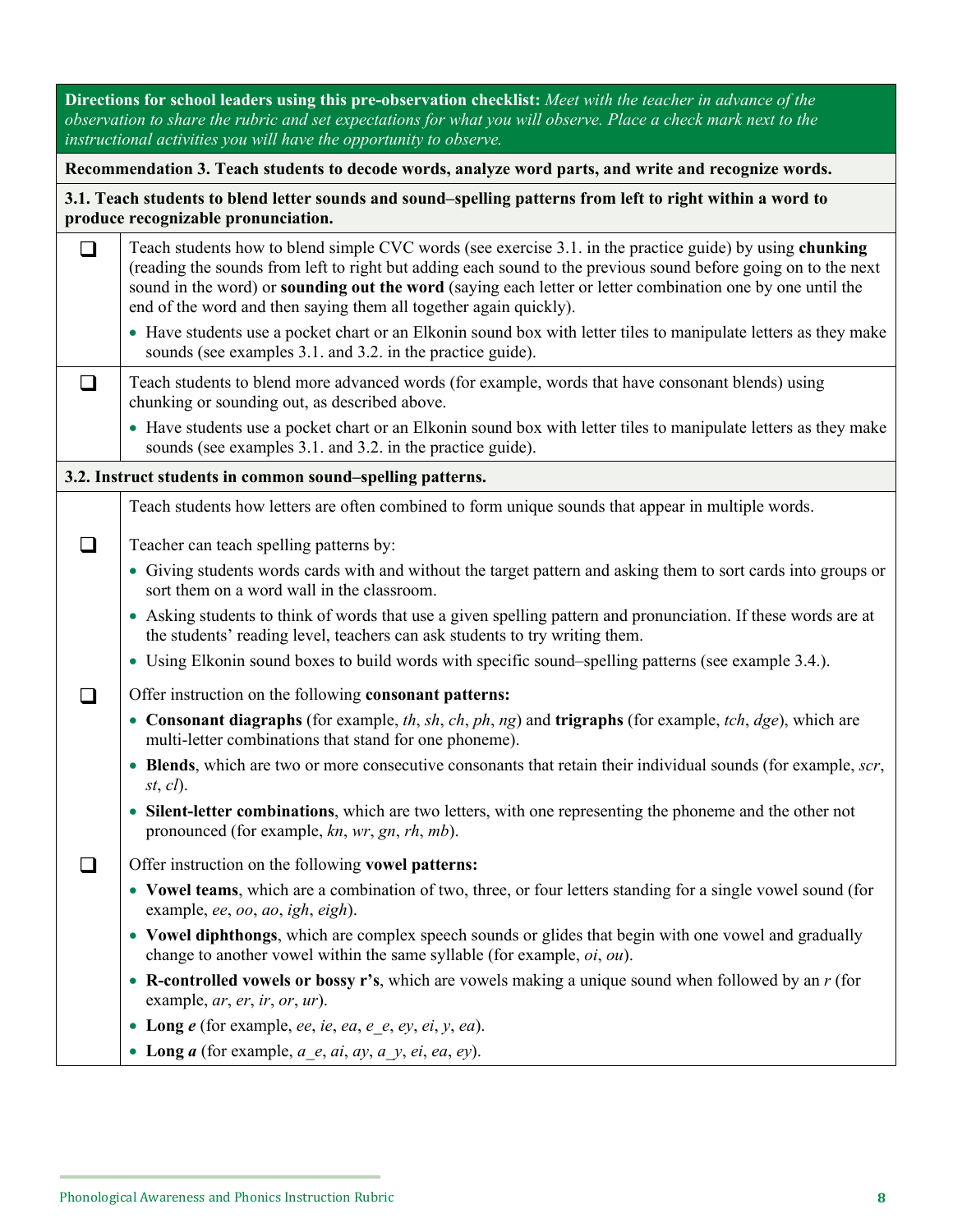|                                                                   | Directions for school leaders using this pre-observation checklist: Meet with the teacher in advance of the<br>observation to share the rubric and set expectations for what you will observe. Place a check mark next to the<br>instructional activities you will have the opportunity to observe. |  |  |  |  |  |  |
|-------------------------------------------------------------------|-----------------------------------------------------------------------------------------------------------------------------------------------------------------------------------------------------------------------------------------------------------------------------------------------------|--|--|--|--|--|--|
| $\Box$                                                            | Offer instruction on the following syllable-construction patterns:                                                                                                                                                                                                                                  |  |  |  |  |  |  |
|                                                                   | • Closed syllables have a short vowel spelled with a single vowel letter and ending in one or more<br>consonants (for example, in-sect, stu-dent).                                                                                                                                                  |  |  |  |  |  |  |
|                                                                   | • The VCe pattern has a long vowel spelled with one vowel + one consonant + silent $e$ (for example, <i>com</i> -<br>pete, base-ball).                                                                                                                                                              |  |  |  |  |  |  |
|                                                                   | • Open syllables end with a long vowel sound and are spelled with a single vowel letter (for example, pro-<br>gram, tor-na-do).                                                                                                                                                                     |  |  |  |  |  |  |
|                                                                   | • Vowel team, or multiple letters spelling the vowel (for example, <i>train-er</i> , <i>neigh-bor-hood</i> ).                                                                                                                                                                                       |  |  |  |  |  |  |
|                                                                   | • Vowel-r words have a vowel pronunciation that changes before /r/ (for example, <i>char-ter, cir-cus</i> ).                                                                                                                                                                                        |  |  |  |  |  |  |
|                                                                   | • Consonant-le words have an unaccented final syllable containing a consonant before l followed by a silent<br>e (for example, drib-ble, puz-zle).                                                                                                                                                  |  |  |  |  |  |  |
|                                                                   | 3.3. Teach students to recognize common word parts.                                                                                                                                                                                                                                                 |  |  |  |  |  |  |
| $\Box$                                                            | Teach students about suffixes (for example, -s, -ed, -ing, -est) and prefixes (for example, dis-, mis-, pre-), and<br>how to combine them with basic roots (for example, <i>aqua</i> , <i>cent</i> , <i>uni</i> ) to form words.                                                                    |  |  |  |  |  |  |
|                                                                   | • Have students practice new word parts by writing words or manipulating parts of words to create new<br>words and then reading the words aloud.                                                                                                                                                    |  |  |  |  |  |  |
|                                                                   | • Have students practice building and modifying words by adding suffixes to words using Elkonin sound<br>boxes (see example 3.5. in the practice guide).                                                                                                                                            |  |  |  |  |  |  |
|                                                                   | • Help students decode more complex words by teaching a word-analysis strategy: identify the word parts<br>and vowels of the target word, say the different parts of the word, and repeat the full sentence in which the<br>word appears (see example 3.6. in the practice guide).                  |  |  |  |  |  |  |
|                                                                   | Teach students about <b>contractions</b> (for example, <i>aren't</i> , <i>it's</i> ).                                                                                                                                                                                                               |  |  |  |  |  |  |
|                                                                   | • Have students practice new word parts by writing words or manipulating parts of words to create new<br>words and then reading the words aloud.                                                                                                                                                    |  |  |  |  |  |  |
|                                                                   | • Help students decode more complex words by teaching a word-analysis strategy: identify the word parts<br>and vowels of the target word, say the different parts of the word, and repeat the full sentence in which the<br>word appears (see example 3.6. in the practice guide).                  |  |  |  |  |  |  |
| 3.4. Have students read decodable words in isolation and in text. |                                                                                                                                                                                                                                                                                                     |  |  |  |  |  |  |
| $\sqcup$                                                          | Give each student a copy of a word list for the letter combination being taught. Ask students to underline the<br>letter combination in each word in the word list (see example 3.7. in the practice guide).                                                                                        |  |  |  |  |  |  |
| ப                                                                 | Give each student a connected text passage for the letter combination being taught. Ask students to underline<br>the letter combination in each word in the connected text passage (see example 3.7. in the practice guide).                                                                        |  |  |  |  |  |  |
| ⊔                                                                 | Write or display the words and passage on a board for the whole group to read together.                                                                                                                                                                                                             |  |  |  |  |  |  |

#### Phonological Awareness and Phonics Instruction Rubric **9**

 $\sim 10$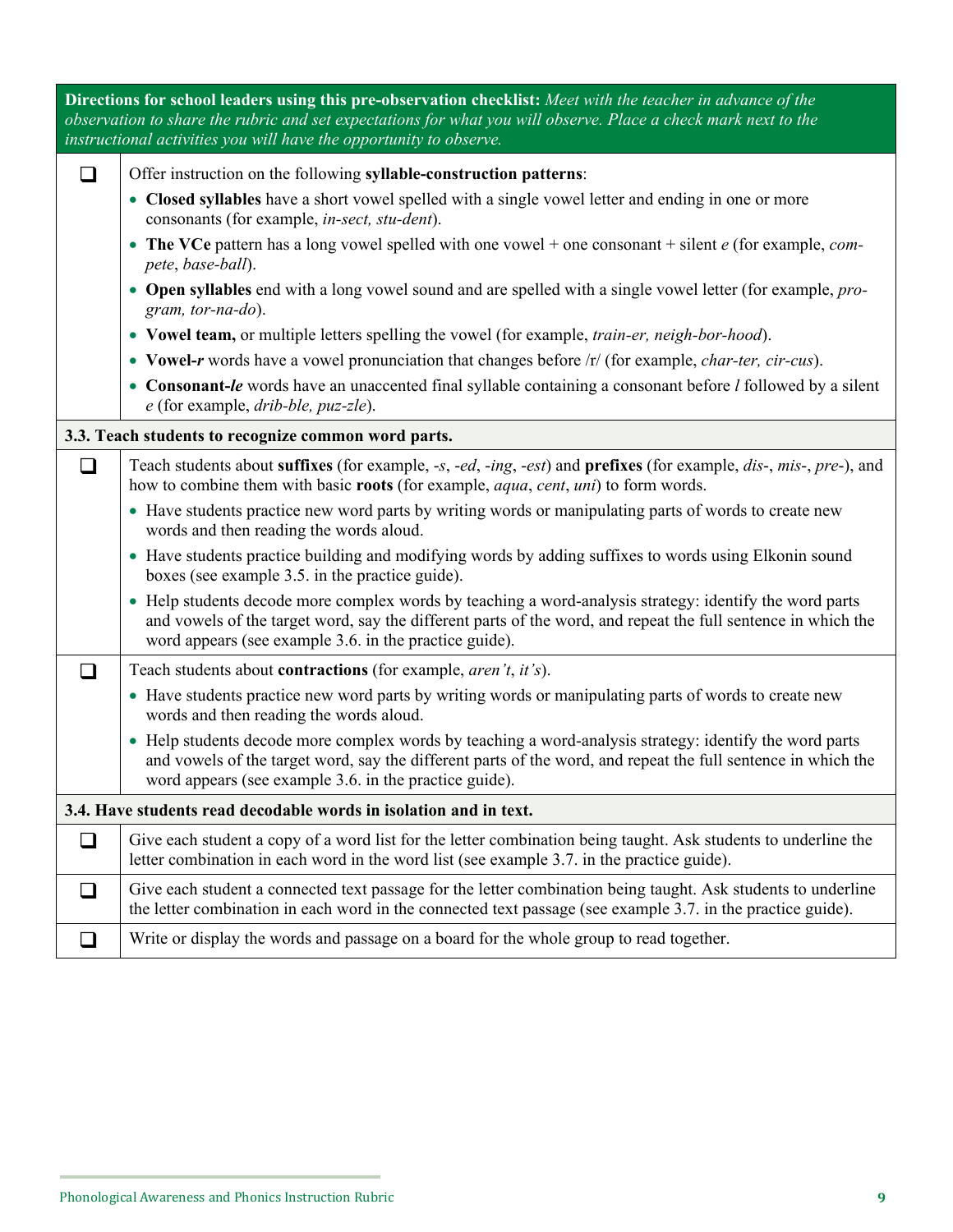| Directions for school leaders using this pre-observation checklist: Meet with the teacher in advance of the<br>observation to share the rubric and set expectations for what you will observe. Place a check mark next to the<br>instructional activities you will have the opportunity to observe. |                                                                                                                                                                                                                                                                                                                                                                                                                                                   |  |  |  |  |  |
|-----------------------------------------------------------------------------------------------------------------------------------------------------------------------------------------------------------------------------------------------------------------------------------------------------|---------------------------------------------------------------------------------------------------------------------------------------------------------------------------------------------------------------------------------------------------------------------------------------------------------------------------------------------------------------------------------------------------------------------------------------------------|--|--|--|--|--|
| 3.5. Teach regular and irregular high-frequency words so that students can recognize them efficiently.                                                                                                                                                                                              |                                                                                                                                                                                                                                                                                                                                                                                                                                                   |  |  |  |  |  |
| $\Box$                                                                                                                                                                                                                                                                                              | Teach irregular words (words that have exceptions to the typical sound-spelling patterns and are not easy for<br>early readers to decode) as whole words rather than as a combination of sound units. Have students practice<br>reading the words frequently until they learn to recognize them quickly.                                                                                                                                          |  |  |  |  |  |
|                                                                                                                                                                                                                                                                                                     | • Use flashcards to directly teach any new words. Show students a word and pronounce it. Have students<br>repeat the word, spell the word, and say the whole word again. Then mix up the cards and provide practice<br>so that students learn to recognize the words quickly.                                                                                                                                                                     |  |  |  |  |  |
|                                                                                                                                                                                                                                                                                                     | • Select a small number of high-frequency words that students have just encountered in a text. Read a word<br>aloud and then ask students to point to the word in the text, spell the word, and repeat the word aloud.                                                                                                                                                                                                                            |  |  |  |  |  |
|                                                                                                                                                                                                                                                                                                     | • Create a word wall of high-frequency words in the classroom. Have students read the word wall with a<br>partner. Refer to the wall often and ask students to point out a word on the wall when they come across it.                                                                                                                                                                                                                             |  |  |  |  |  |
|                                                                                                                                                                                                                                                                                                     | • Present students with a list of new high-frequency words to learn. Teach each word. Then ask students to<br>write the words on large cards or construction paper, with different students writing different words. Have<br>them add the words to the word wall in the classroom.                                                                                                                                                                |  |  |  |  |  |
|                                                                                                                                                                                                                                                                                                     | • Write the words on flashcards and have students practice them in small groups, as in example 3.9. in the<br>practice guide.                                                                                                                                                                                                                                                                                                                     |  |  |  |  |  |
|                                                                                                                                                                                                                                                                                                     | • Have students practice their high-frequency words outside of their regular literacy instruction, as in<br>example 3.10. in the practice guide.                                                                                                                                                                                                                                                                                                  |  |  |  |  |  |
| ப                                                                                                                                                                                                                                                                                                   | Teach regular words by having students apply their letter–sound skills—for example, using Elkonin sound<br>boxes—to identify the word initially. Have students practice reading the words frequently until they learn to<br>recognize them quickly.                                                                                                                                                                                               |  |  |  |  |  |
|                                                                                                                                                                                                                                                                                                     | • Use flashcards to directly teach any new words. Show students a word and pronounce it. Have students<br>repeat the word, spell the word, and say the whole word again. Then mix up the cards and provide practice<br>so that students learn to recognize the words quickly.                                                                                                                                                                     |  |  |  |  |  |
|                                                                                                                                                                                                                                                                                                     | • Select a small number of high-frequency words that students have just encountered in a text. Read a word<br>aloud and then ask students to point to the word in the text, spell the word, and repeat the word aloud.                                                                                                                                                                                                                            |  |  |  |  |  |
|                                                                                                                                                                                                                                                                                                     | • Create a word wall of high-frequency words in the classroom. Have students read the word wall with a<br>partner. Refer to the wall often and ask students to point out a word on the wall when they come across it.                                                                                                                                                                                                                             |  |  |  |  |  |
|                                                                                                                                                                                                                                                                                                     | • Present students with a list of new high-frequency words to learn. Teach each word. Then ask students to<br>write the words on large cards or construction paper, with different students writing different words. Have<br>them add the words to the word wall in the classroom.                                                                                                                                                                |  |  |  |  |  |
|                                                                                                                                                                                                                                                                                                     | • Write the words on flashcards and have students practice them in small groups, as in example 3.9 in the<br>practice guide.                                                                                                                                                                                                                                                                                                                      |  |  |  |  |  |
|                                                                                                                                                                                                                                                                                                     | • Have students practice their high-frequency words outside of their regular literacy instruction, as in<br>example 3.10. in the practice guide.                                                                                                                                                                                                                                                                                                  |  |  |  |  |  |
|                                                                                                                                                                                                                                                                                                     | 3.6. Introduce nondecodable words that are essential to the meaning of the text as whole words.                                                                                                                                                                                                                                                                                                                                                   |  |  |  |  |  |
| $\Box$                                                                                                                                                                                                                                                                                              | Before introducing a new text, identify any <b>nondecodable words</b> (words composed of irregular sound–<br>spelling patterns or sound–spelling patterns that students have not yet learned) that are repeated often within<br>the text, that are meaningful, and that students will encounter in future texts or settings. Introduce these<br>nondecodable words to students before reading the new text, including their spelling and meaning. |  |  |  |  |  |

 $\mathcal{L}_{\mathcal{A}}$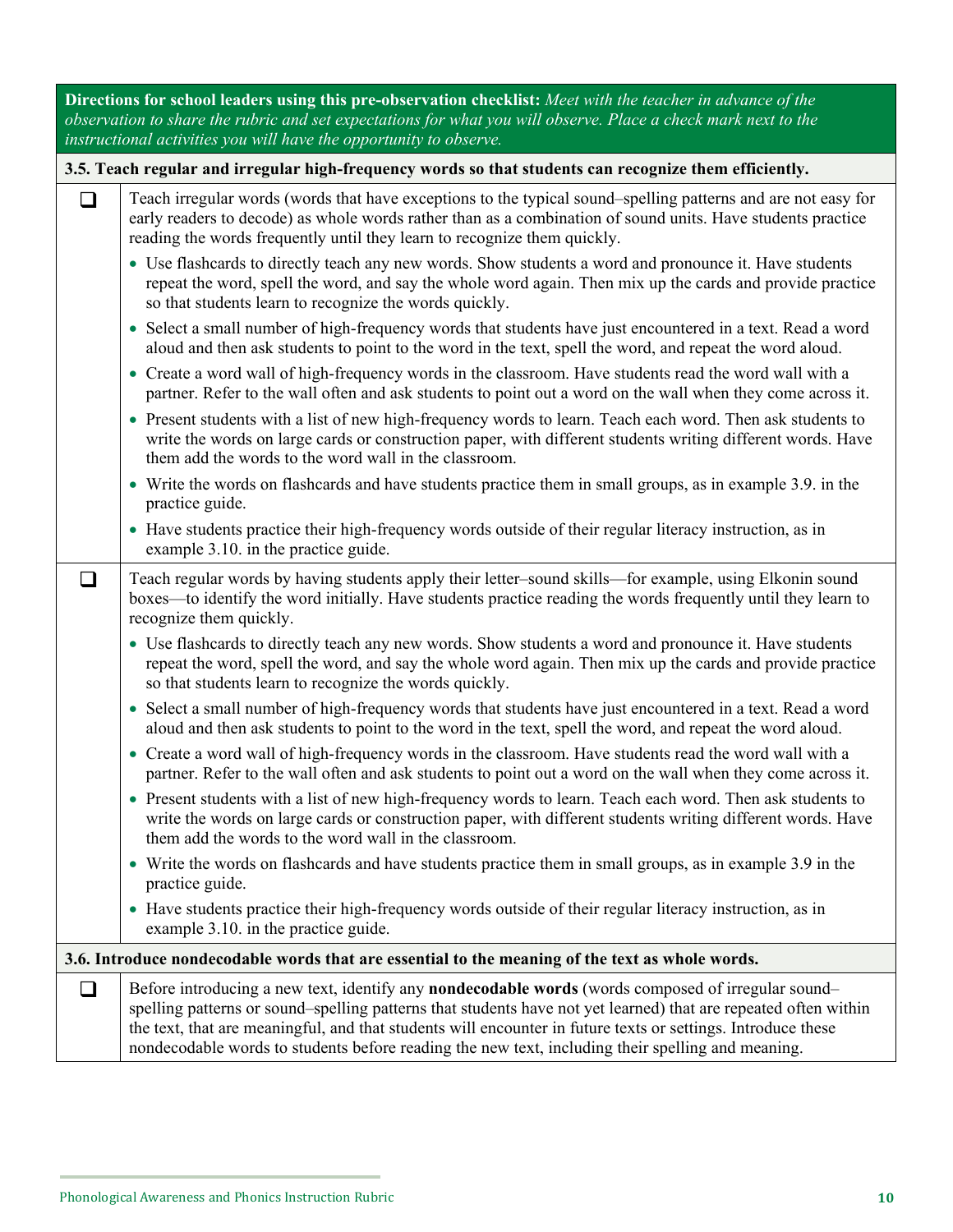## **Appendix B. Phonological awareness and phonics instruction rubric**

**Directions:** In each row record findings based on the extent to which the criterion is met using the 1–5 rating scale. Sources of information for filling out the rubric may include, but are not limited to, conversations with the teacher, artifacts (for example, lesson plans or student work), and observation of instruction.

| The criterion was                                                                                    |                                                                                                                                                                                                                                 |                                          |                                                                                                                                                     |                                                                                                      |                     |                |                |                |    |
|------------------------------------------------------------------------------------------------------|---------------------------------------------------------------------------------------------------------------------------------------------------------------------------------------------------------------------------------|------------------------------------------|-----------------------------------------------------------------------------------------------------------------------------------------------------|------------------------------------------------------------------------------------------------------|---------------------|----------------|----------------|----------------|----|
| 1<br>not met                                                                                         |                                                                                                                                                                                                                                 | $\overline{2}$<br>partially met          | 3<br>adequately met                                                                                                                                 | 4<br>substantially met                                                                               | 5<br>completely met |                |                |                |    |
| Recommendation 2. Develop awareness of the segments of sound in speech and how they link to letters. |                                                                                                                                                                                                                                 |                                          |                                                                                                                                                     |                                                                                                      |                     |                |                |                |    |
| Systematic                                                                                           | Row 1: Teacher can articulate how instruction fits into a carefully defined,<br>ordered sequence of letter-sound relationships rooted in a scope and<br>sequence.                                                               |                                          |                                                                                                                                                     |                                                                                                      | 1                   | 2              | 3              | 4              | 5  |
|                                                                                                      | Row 2: Instruction builds upon mastery of earlier skills.                                                                                                                                                                       |                                          |                                                                                                                                                     |                                                                                                      |                     | $\overline{2}$ | $\overline{3}$ | 4              | 5  |
|                                                                                                      | Row 3: Teacher uses the recommended sequence of instructional activities<br>from the practice guide while teaching the targeted skill or skills (see<br>appendix A).                                                            |                                          |                                                                                                                                                     |                                                                                                      | 1                   | $\overline{2}$ | 3              | 4              | 5  |
| Explicit                                                                                             |                                                                                                                                                                                                                                 |                                          | Row 4: Teacher models skills through a demonstration or think-aloud.                                                                                |                                                                                                      | 1                   | $\overline{2}$ | $\overline{3}$ | 4              | 5  |
|                                                                                                      |                                                                                                                                                                                                                                 | of the targeted skill or skills.         |                                                                                                                                                     | Row 5: Teacher provides clear and specific directions for student practice                           | 1                   | $\overline{2}$ | $\overline{3}$ | 4              | 5  |
|                                                                                                      | Row 6: Teacher explicitly states the rules or patterns related to segments of<br>sound in speech and how they link to letters.                                                                                                  |                                          |                                                                                                                                                     |                                                                                                      | 1                   | $\overline{2}$ | 3              | $\overline{4}$ | 5  |
|                                                                                                      | Row 7: As needed, teacher offers timely corrective feedback during<br>students' practice.                                                                                                                                       |                                          |                                                                                                                                                     |                                                                                                      |                     | $\overline{2}$ | 3              | $\overline{4}$ | 5. |
| Data-driven                                                                                          | data.                                                                                                                                                                                                                           |                                          |                                                                                                                                                     | Row 8: Instruction is responsive to students' skill levels shown in recent                           | 1                   | $\overline{2}$ | 3              | 4              | 5. |
|                                                                                                      | Row 9: Teacher uses at least one type of formative assessment to gauge<br>student understanding of the targeted skill or skills.                                                                                                |                                          |                                                                                                                                                     |                                                                                                      |                     | $\overline{2}$ | $\overline{3}$ | $\overline{4}$ | 5  |
|                                                                                                      | Row 10: Teacher can articulate a plan for using data to identify students<br>who need additional support or an intervention related to developing<br>awareness of the segments of sound in speech and how they link to letters. |                                          |                                                                                                                                                     |                                                                                                      |                     | $\overline{2}$ | $\overline{3}$ | 4              | 5. |
|                                                                                                      |                                                                                                                                                                                                                                 |                                          |                                                                                                                                                     | Recommendation 3. Teach students to decode words, analyze word parts, and write and recognize words. |                     |                |                |                |    |
| Systematic                                                                                           |                                                                                                                                                                                                                                 | patterns rooted in a scope and sequence. | <b>Row 11:</b> Teacher can articulate how instruction fits into a carefully<br>defined, ordered sequence of letter-sound relationships and spelling |                                                                                                      | 1                   | $\overline{2}$ | 3              | 4              | 5  |
|                                                                                                      |                                                                                                                                                                                                                                 |                                          | Row 12: Instruction builds upon mastery of earlier skills.                                                                                          |                                                                                                      | 1                   | $\overline{2}$ | $\overline{3}$ | 4              | 5  |
|                                                                                                      | <b>Row 13:</b> Teacher uses the recommended sequence of instructional<br>activities from the practice guide while teaching the targeted skill or skills<br>(see appendix A).                                                    |                                          |                                                                                                                                                     |                                                                                                      | 1                   | $\overline{2}$ | $\overline{3}$ | 4              | 5  |
| Explicit                                                                                             |                                                                                                                                                                                                                                 |                                          | Row 14: Teacher models skills through a demonstration or think-aloud.                                                                               |                                                                                                      | $\mathbf{1}$        | $\overline{2}$ | $\overline{3}$ | 4              | 5  |
|                                                                                                      |                                                                                                                                                                                                                                 | of the targeted skill or skills.         |                                                                                                                                                     | Row 15: Teacher provides clear and specific directions for student practice                          | 1                   | $\overline{2}$ | $\overline{3}$ | 4              | 5  |